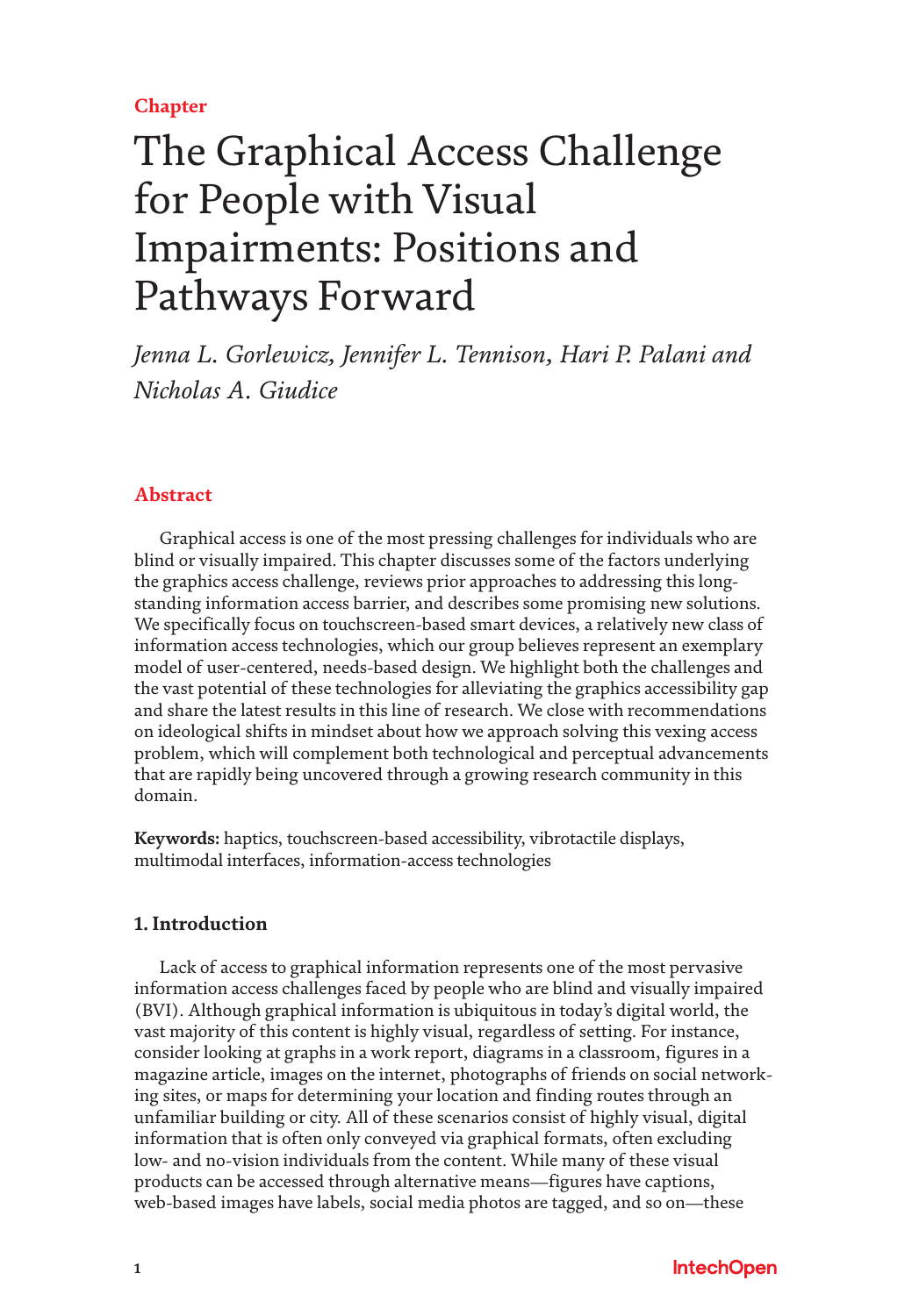text-based descriptions are only sometimes present, and often do not tell the whole story as they are not designed to do so. Unfortunately, their inclusion is more often the exception than the rule and when available, the description is generally short and imprecise, failing to capture much of the information conveyed by the graphical rendering. One need only to read a few alt tags of graphics on the web to demonstrate how poorly these text descriptions convey what is represented in the graphical depiction. Diversification of design to meet a range of accessibility needs in the digital space can make the information given more valuable to users who must access information in a different way [\[1\]](#page-12-0). With more content moving to the electronic space, it is paramount that new solutions for graphical information access are explored in the digital domain.

The aim of this chapter is to discuss some of the factors underlying the graphics access problem faced by people who are BVI and to describe the latest class of technologies and techniques that we believe have the most potential to mitigate the problem. We first characterize the persistent challenges that have perpetuated this long-standing information access issue. We then describe some general approaches developed throughout the years to address this challenge. We specifically focus on the role of touchscreen-based smart devices (e.g., phones and tablets), which our group believes is a promising solution moving forward. We then discuss some of the advantages and disadvantages of these devices and share a few ideological positions that we believe must be advanced if we are to truly address the graphical access challenge in the context of new technology development. This chapter sets forth a clear position on the efficacy of this class of information access technology (IAT) and advocates some paradigm shifts in the way that we think about addressing this vexing access problem. It is also meant to serve as a reference for researchers and developers interested in promoting graphical accessibility via new technologies such as touchscreens.

# **2. Graphical access for people with visual impairments**

## **2.1 The persistent challenge of graphical access**

We start by highlighting an important distinction of nonvisual information access between textual and nontextual information sources. Access to printed, text-based material has largely been solved for BVI individuals owing to significant advances over the past 30 plus years in the development of screen-reading software using text-to-speech engines (e.g., JAWS for Windows [\[2](#page-12-1)] or VoiceOver for the Mac and iOS-based devices [[3](#page-12-2)]). Indeed, long before these digital speech-based solutions, the Braille code provided a robust system for conveying alpha-numeric information, as well as other literary, mathematical, and musical symbols that are embossed on hardcopy paper (for a review of the history of Braille, see [\[4](#page-12-3)]). The development of dynamic, refreshable Braille-display technologies since the 1970s has provided access to the braille code for real-time access to text, often in conjunction with synthetic speech via the aforementioned screen reader software packages. These hardware and software solutions differ widely in their form factor, connectivity, available features, and languages supported but they share a common shortcoming--they are limited to only providing access to textual information. The crux of the problem is that graphical information is almost exclusively rendered visually. In contrast to accessing text-based material, there is no analogous low-cost, intuitive, and commercially available solution for providing individuals who are BVI with dynamic access to visually rendered graphical content. Compounding the problem, compared to the wealth of knowledge that exists about human visual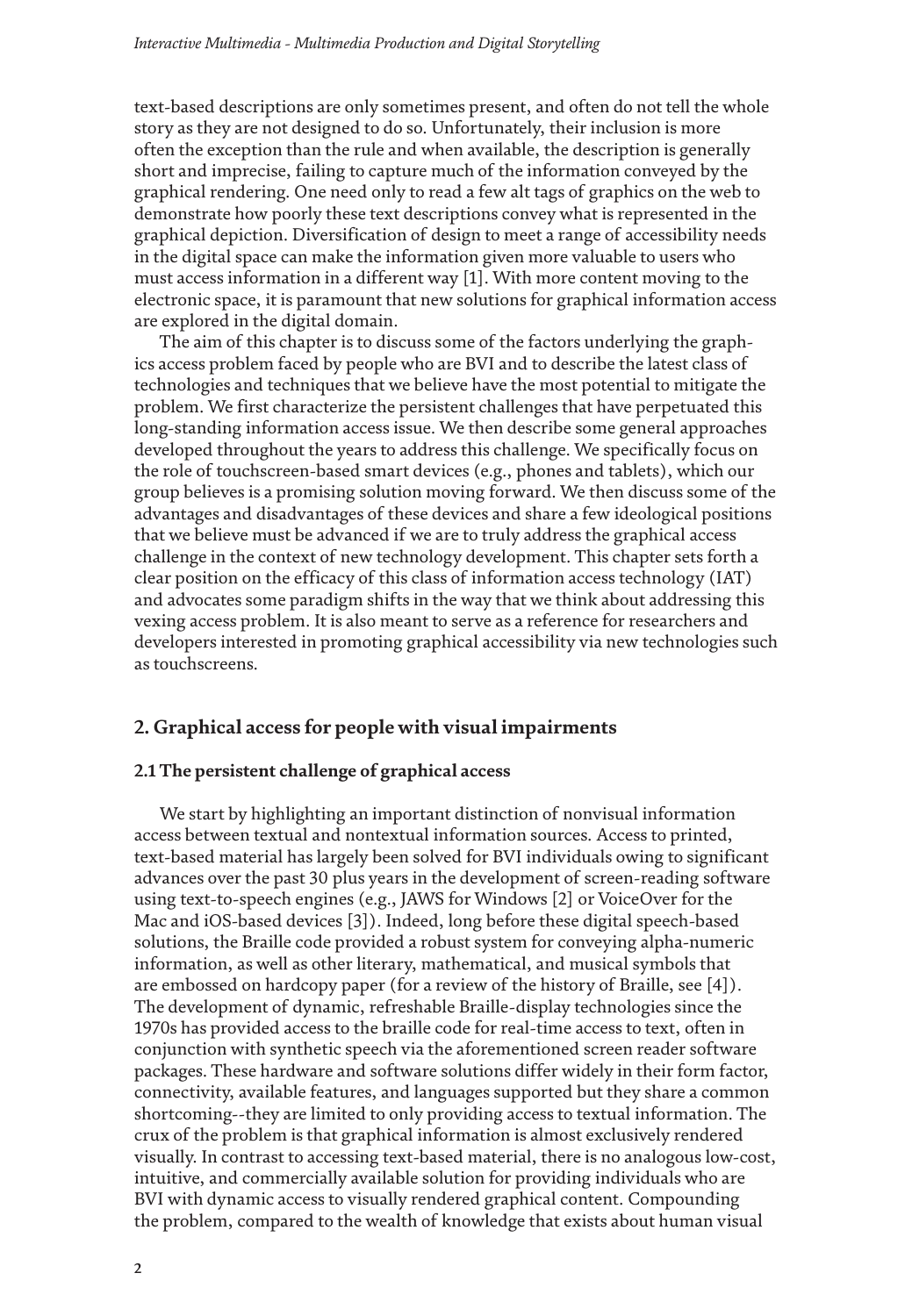information processing, there is far less basic research addressing the sensory, perceptual, and cognitive factors that are critical for accurate encoding, interpretation, and representation of graphical information rendered using nonvisual channels such as audition or touch. While earlier studies have evaluated many human information processing characteristics for tangible graphics (i.e., pressure based physical stimuli) [\[5–](#page-12-4)[9\]](#page-12-5), these results cannot ensure saliency when adopted for rendering digital graphical elements on touchscreen interfaces (see [\[10](#page-12-6), [11](#page-12-7)] for discussion). The reason stems from the nature of the stimuli and its mechanism of delivery. Vibrations from flat touchscreens provide no direct cutaneous cues as are afforded with traditional raised tangible graphics, and they trigger different sensory receptors compared to what is used when encoding traditional "raised" tactile graphics or models.

Lack of access to graphical material is more than a mere frustration or hindrance. Indeed, we argue that it represents one of the biggest challenges to the independence and productivity of individuals who are BVI and has had significant detrimental effects on the educational, vocational, and social prospects for this demographic. In support, consider troubling statistics that have estimated that up to 30% of blind people do not travel independently outside of their home [\[12\]](#page-12-8), that only ~11% of persons who are BVI have a bachelor's degree [[13\]](#page-12-9), and that over 70% of this demographic is unemployed or under-employed [\[14](#page-12-10), [15\]](#page-12-11). This is not an isolated problem: over 12 million people in the U.S. and 285 million people worldwide are estimated as having some form of significant and uncorrected visual impairment [\[16\]](#page-12-12). Unfortunately, this problem is rapidly growing, and the current information gap will likely widen without a tractable solution as: (1) the incidence of people experiencing visual impairment is projected to double by 2030 owing to the aging of our population [[17\]](#page-12-13), (2) graphics are increasingly being used as the preferred medium of information exchange, and (3) print-based content is rapidly moving to the digital space. The growing reliance on graphical content is especially evident in educational contexts, where it has been estimated that scientific textbooks and journals contain 1.3 graphical representations per page [\[18](#page-12-14)]. The inability for students who are BVI to access this rich graphical content certainly helps explain the particularly low inclusion and success of this demographic in STEM disciplines [\[19](#page-13-0), [20\]](#page-13-1). Outside of information access in education, the lack of accessibility of many sources of information used in daily life also inevitably contributes to the greater social isolation and depression experienced by individuals who are BVI [\[21](#page-13-2)]. Without question, a significant component of improving these statistics (and more importantly, benefitting the lives of BVI individuals at large) involves solving the long-standing information gap caused by lack of access to graphical materials in these domains.

## **2.2 Current solutions for graphical access**

Traditional approaches to creating accessible, tangible graphics, include the use of: (1) a tactile embosser to produce hardcopy raised graphics (e.g., the Tiger embosser [\[22\]](#page-13-3)); (2) renderings made on heat-sensitive swell paper (e.g., [\[23\]](#page-13-4)); (3) physical manipulatives that are pinned or velcroed to a board [[24\]](#page-13-5); or more recently, (4) 3D-printed models or manipulatives [\[25\]](#page-13-6). **[Figure 1](#page-3-0)** provides examples of these materials.

While these techniques certainly work, they also have several significant shortcomings that limit their efficacy as a robust and broadly applicable solution. The principle drawbacks of these solutions include: (1) the authoring process is often slow and cumbersome and typically requires an individual skilled in creating tactile graphics, (2) the equipment can be prohibitively expensive (e.g., a Tiger embosser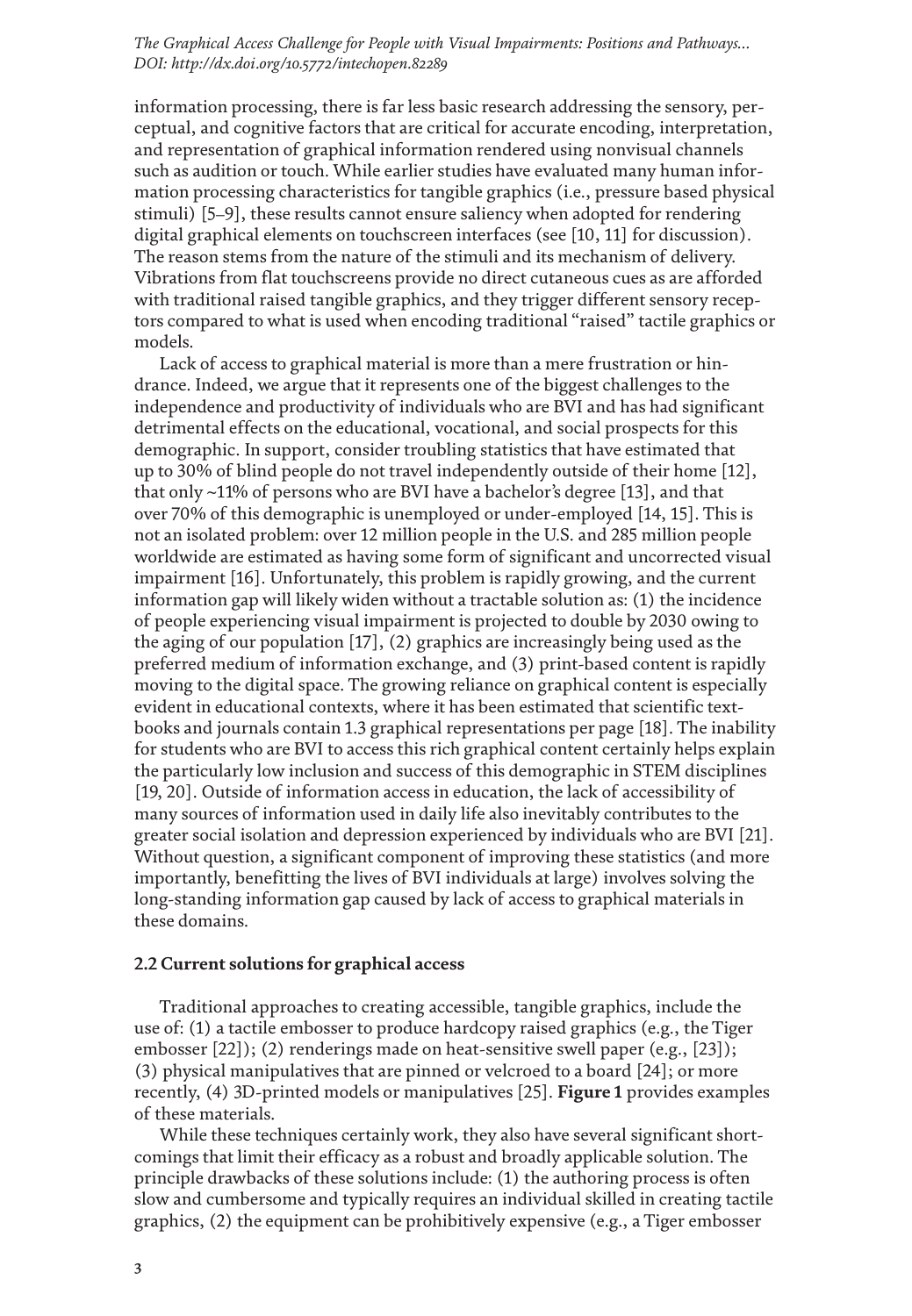<span id="page-3-0"></span>

#### **Figure 1.**

*Examples of traditional methods used to convey graphics (e.g., swell paper, embosser, Wikki Stix).*

can cost between \$5,000 and \$15,000, see [\[22](#page-13-3)]), (3) the technology is based on single-purpose hardware often requiring individuals to use an "army of devices" in their daily life, (4) the output is a static representation that can quickly become obsolete and is neither easy nor quick to update, and (5) the output is largely restricted to a single modality (i.e., touch). A lengthier discussion of these limitations and the challenges they pose can be found in Ducasse, Brock, and Jouffrais' review of maps for individuals with BVI [[26\]](#page-13-7).

Some of these barriers have been addressed through technology development, with the biggest benefit coming from the use of dynamic touch-based interfaces. For instance, a host of refreshable tactual technologies have been developed based on force feedback, refreshable pin arrays, micro fluidics, and moldable alloys. The thorough review by O'Modhrain and colleagues details the pros and cons of each of these approaches [[27\]](#page-13-8). While such technology developments are pushing the boundaries of new haptic technologies as a means for access, these solutions are not widely available nor broadly adopted. This is likely due to several factors including the high cost and lack of commercial availability associated with most of the haptic systems, the in-depth manufacturing and fabrication process required for some of the technologies, and the need for additional hardware that only adds to the host of access devices and technologies already used by BVI persons.

The promise of low-cost, large-format, dot-based graphic displays has been made for decades and some examples are or were commercially available, such as the DotView from KGS Corporation [\[28\]](#page-13-9) or the Graphic Window by Handytech [\[29,](#page-13-10) [30](#page-13-11)]. Other approaches have exploited auditory solutions, converting the visually-based information into an acoustic format that employs different sonification techniques and auditory parameters (e.g., pitch, loudness, timbre, or tempo) to convey the graphical content [[31](#page-13-12)[–33\]](#page-13-13). Additional efforts have explored utilizing languagebased descriptions to convey graphical information [\[34,](#page-13-14) [35](#page-13-15)]. Auditory and verbal approaches, however, are not optimal as they are based on an interpretive medium that requires cognitive mediation and greater maintenance in attention [\[36](#page-14-0)]. Such feedback can also be distracting when accessing information in quiet environments such as classrooms or in a meeting while simultaneously trying to listen to presenters. In addition, we argue that these auditory/linguistic approaches are not as suited to conveying spatial graphics as are touch-based solutions because they do not directly specify spatial relations or provide the necessary kinesthetic feedback that enables spatial organization of information.

The above notable approaches have certainly pushed the possibilities of graphical access, yet it is important to note that simply providing dynamic nonvisual information is not sufficient for conveying and learning graphical materials. In order to effectively meet the larger purpose of what is needed to truly solve the information gap, it is necessary to consider design characteristics that will lead to user acceptance and adoption by the BVI community. These factors include being inexpensive, multi-purpose, multimodal, and readily available. Indeed, many of the solutions discussed above are generally relegated to highly specialized applications and require purpose-built equipment that is designed for specific users, to support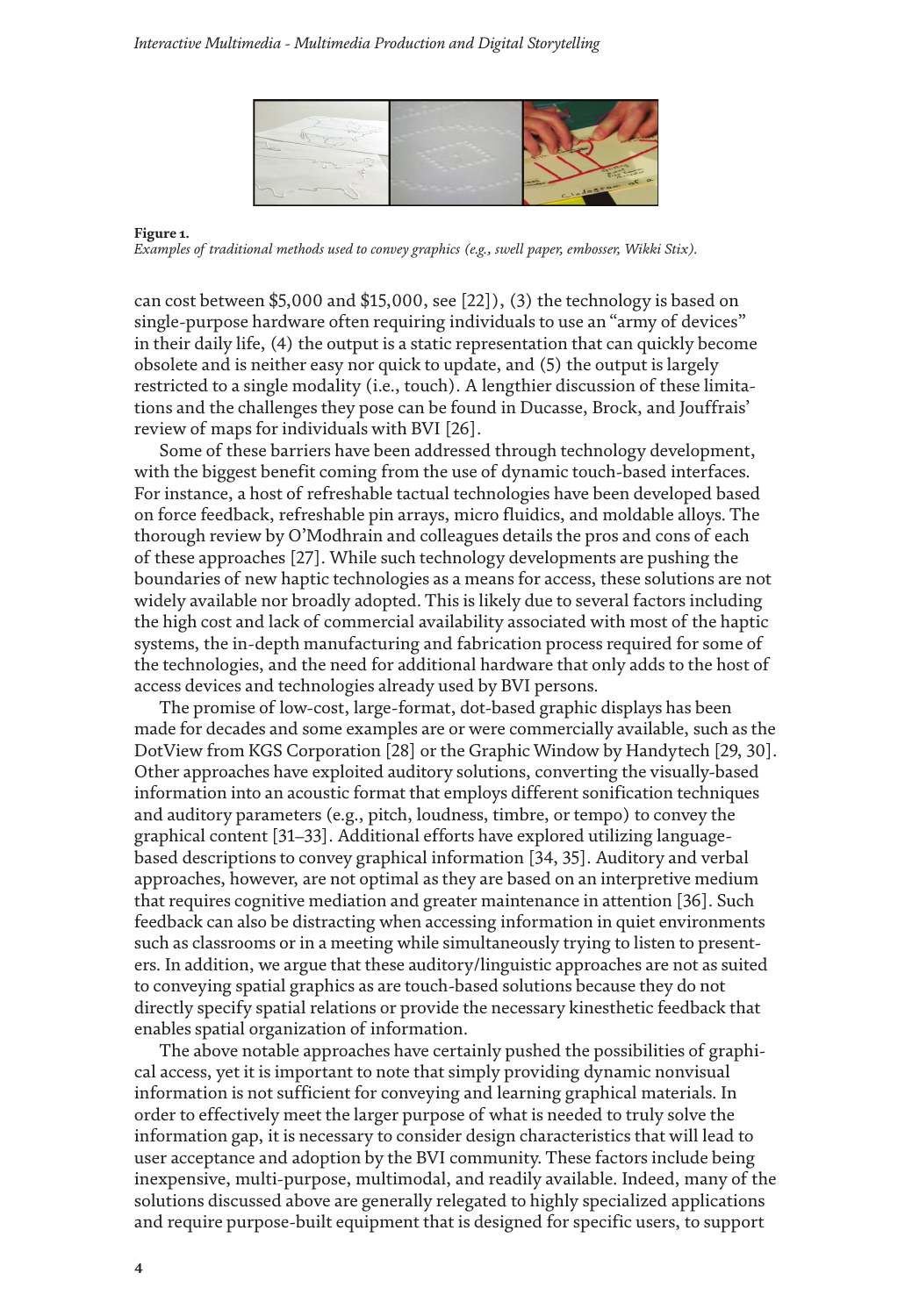specific tasks or needs, in a specific situation or environment. This specificity means that most haptic IATs, even if effective, are too expensive, too limited in their usage applications, too cumbersome, and unduly subject to obsolescence to be viable, long-term information-access solutions for BVI users. There are a growing number of new technologies coming to market that build upon previous work, such as the Graphiti, American Printing House (APH)'s dynamic touch-sensitive pin array [[37](#page-14-1)]; the BLITAB tablet, which is capable of a full page of braille [[38\]](#page-14-2); shapeShift, a refreshable multi-height pin display that can render 3D objects and dynamic movement [[39\]](#page-14-3); and microfluidic-based tablets that are capable of refreshable, raised dots on tablets (e.g., [\[40,](#page-14-4) [27\]](#page-13-8)) (see **[Figure 2](#page-4-0)**). Most of these devices, however, are still in the research phase, and many still suffer from high component costs or reliance on hardware-specific platforms, thereby reducing the likelihood of such devices becoming a mainstream solution.

While the above innovative approaches have various benefits, we posit that a more broadly adoptable solution is to use technology that: (1) provides direct perceptual access to the graphical content, as is the case via visual access, (2) is (or could be) mass marketed and readily available among end users, and (3) is based on a computational platform that can be leveraged for other functions/activities. We argue that this is best accomplished using dynamic touch-based (or multimodal) displays implemented on smart devices (phones/tablets). We believe that interfaces leveraging direct touch access are critical in solving the graphical access problem as touch has much in common with visual spatial perception, sharing many parallels with the visual pathways in the brain (e.g., [\[41,](#page-14-5) [42\]](#page-14-6)). For example, both modalities extract the basic features and spatiality of an object in the environment and integrate this information to form a complete, coherent representation of the object

<span id="page-4-0"></span>

#### **Figure 2.**

*New innovative solutions being developed for individuals with BVI: upper left—demonstration of shapeShift (multi-height pin array) [[39\]](#page-14-3); upper right—Graphiti (refreshable pin array) [\[37](#page-14-1)]; lower left—BLITAB (refreshable pin tablet) [\[38](#page-14-2)]; and lower right—Holy Braille (microfluidic tablet) [\[40](#page-14-4)].*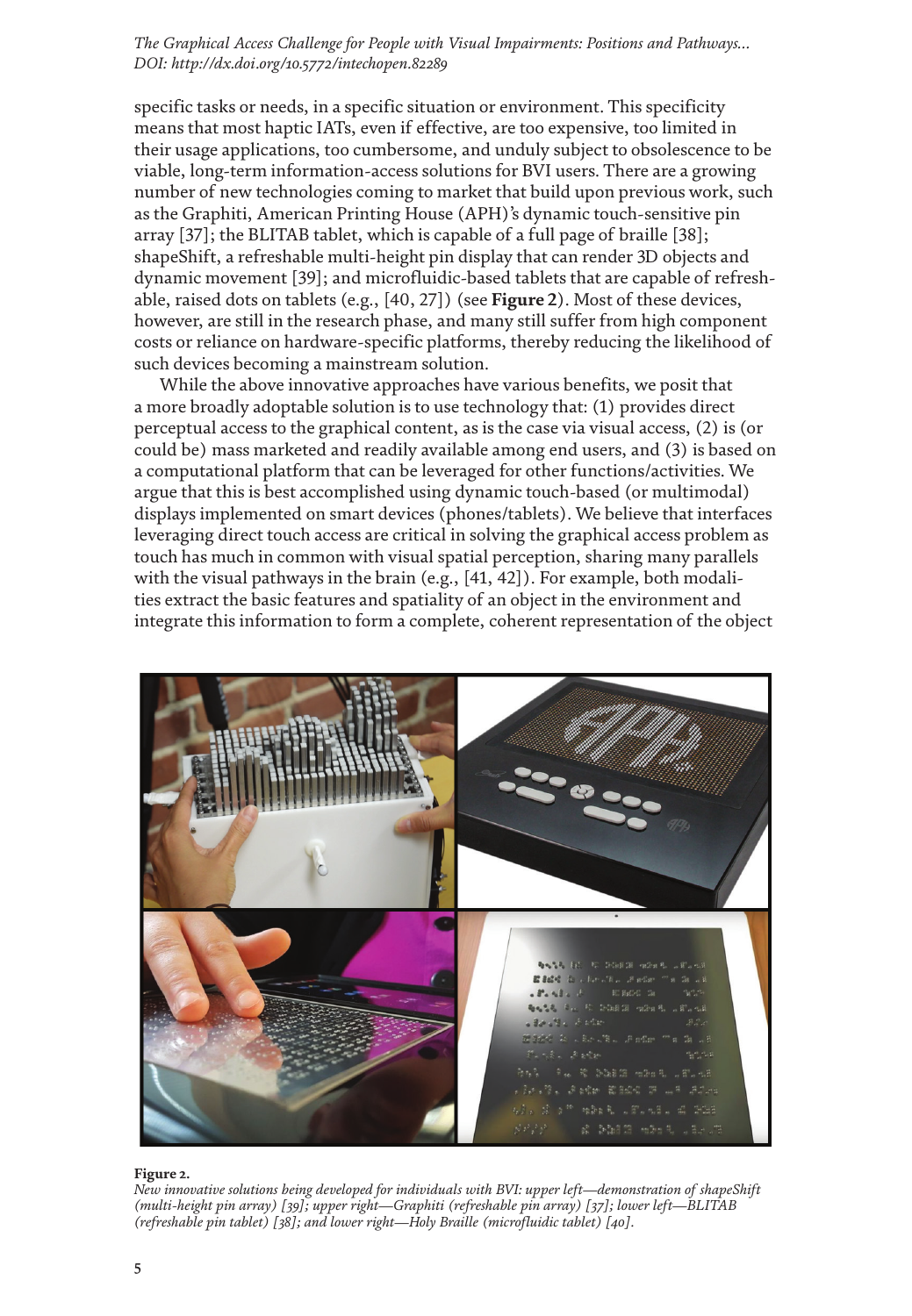formed in memory. This lends credence to parallel or shared channels in perception [\[43,](#page-14-7) [44](#page-14-8)]. Further, auditory and verbal approaches often involve more cognitive effort and are thus less "perceptual" than touch-based or visually-based information displays [\[45](#page-14-9)]. This is not to say that auditory and verbal approaches should be ignored. To the contrary, we believe in synergizing all available modalities, as is done in some capacity on current vibrotactile touchscreen platforms today, and leveraging the appropriate constituent inputs for best supporting the information to be rendered and the task to be performed. While there are various types of haptic displays, each with their own strengths and weaknesses, the position advanced in this paper is that vibrotactile stimulation, when paired with a touchscreen equipped smart device (e.g., phone or tablet) and other output channels, is a highly promising approach for solving the nonvisual graphics access problem. We believe this platform is quickly becoming the de facto gold standard for IAT and offers a solution that has a high likelihood of being accepted and adopted among its end users, which should be the goal of any IAT design.

#### **2.3 Why vibrotactile, touchscreen-based smart solutions?**

We have all experienced our phone vibrating in our pocket to indicate an incoming call or to alert us of an upcoming meeting. However, beyond soliciting our attention, providing simple alerts, signaling a confirmation or error, or any number of other instances of secondary or tertiary cuing, people rarely consider the role of vibrotactile feedback as a primary interaction style. On the one hand, this is surprising given the multitude of common interactions we experience that involve vibration in one capacity or another. Consider the slight detents you feel when spinning the scroll wheel on your computer mouse or the volume dial on your car radio, the signal from your electric toothbrush indicating to brush in another location, the rumble from your game controller indicating an undesired behavior, the alert from the buzzer indicating that your party is being summoned at a restaurant, the vibrating seat in your car indicating that you are backing up near an obstruction, and a myriad of other haptic implementations in current technologies that employ vibrotactile cues for nonvisually conveying relevant information. On the other hand, even if informative, this information is usually either an unintended byproduct of an action, (e.g., vibration from approaching an obstacle), or a secondary cue that is part of a primary interface, (e.g., detents that simply provide frictional control over a spinning wheel/dial). They are often not necessary for its function or primary operation. Indeed, rarely is vibrotactile cuing considered as a primary interaction style. In this chapter, we argue that this need not be the case and that vibrotactile feedback is not only vastly underutilized in current interface design but that vibration can serve as a primary mode of user interaction, especially in conditions where visual access is not possible, such as for use by individuals who are BVI or in eyesfree applications (e.g., driving). We now summarize the current state of research on vibrotactile touchscreen displays before sharing four positions our group believes are needed toward addressing the graphical access challenge moving forward.

#### **2.4 Research brief on vibrotactile touchscreen displays**

A growing body of research has demonstrated the efficacy of using touchscreen-based devices and vibrotactile or vibrotactile plus auditory information as a primary interaction style for conveying graphical information. Choi and Kuchenbecker provide an excellent review of vibrotactile displays from both a perceptual and technological perspective, summarizing foundational knowledge in this area and providing implementation guidelines for exemplary applications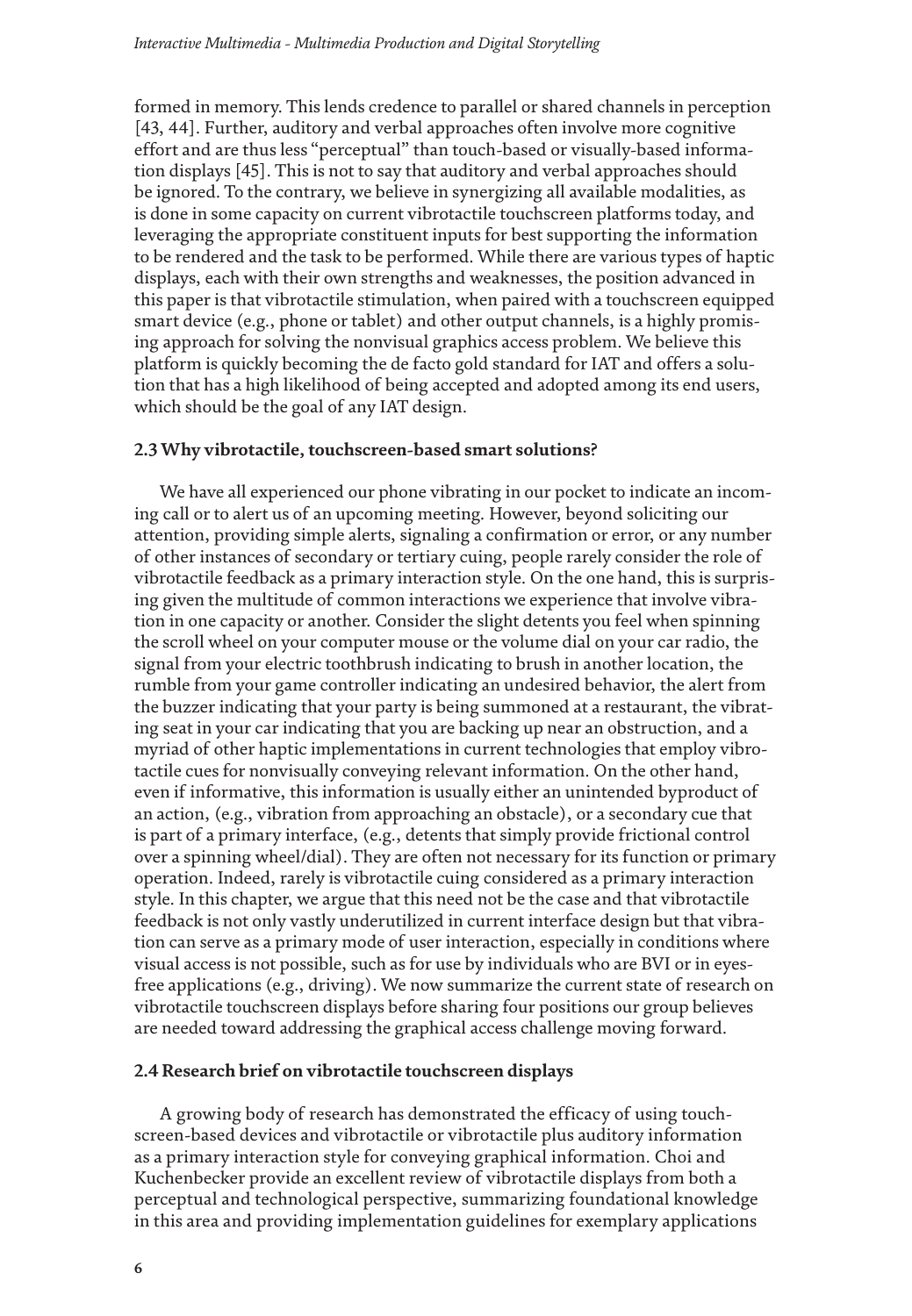[\[46\]](#page-14-10). Brewster and colleagues have also done extensive work exploring tactile feedback, particularly from mobile platforms, and have demonstrated important findings illustrating how structured tactile messages (Tactons) can be used to communicate information using different vibration features [\[47–](#page-14-11)[49](#page-14-12)]. Other research has demonstrated that vibrotactile feedback enables users to complete scrolling and inputting tasks faster on a mobile device compared to interfaces that lack such feedback [\[50,](#page-14-13) [51](#page-15-0)], and can improve textual reading in braille (e.g., [[52](#page-15-1)–[55](#page-15-2)]). More recent examples have focused on using vibrotactile touchscreen platforms for conveying graphics. A recent project has shown that lines (linear and non-linear) and basic shapes (e.g., circles, triangles, squares) can be successfully interpreted and followed nonvisually through haptic, audio, and haptic-audio access on the touchscreen [[5](#page-12-4)]. Further examples demonstrating the efficacy of this approach were shown when exploring grids [\[56\]](#page-15-3), graphs [\[57](#page-15-4)], maps [\[58\]](#page-15-5), and nonvisual panning and zooming of large format vibrotactile maps that extended beyond the device's display [\[11,](#page-12-7) [59\]](#page-15-6). In aggregate, this research clearly illustrates the broad potential of this multimodal approach. Work with a prototype system, called a vibro-audio interface (VAI), based on a commercial tablet, has shown near identical accuracy between use of the VAI and hardcopy tactile stimuli for graph interpretation, pattern detection, and shape recognition [\[60\]](#page-15-7). In corroboration, studies by Gorlewicz and colleagues have demonstrated no significant differences in the interpretation of a variety of graphics including bar graphs, pie charts, tables, number lines, line graphs, and simple maps that were presented in embossed form and displayed multimodally on a touchscreen created by Vital [\[61,](#page-15-8) [62](#page-15-9)]. Not only do these studies show the efficacy of this interface, but also that this multimodal platform can achieve similar performance to the gold standard of hardcopy graphics. More recent work by our group has also explored the effect of screen size on the

<span id="page-6-0"></span>

#### **Figure 3.**

*Touchscreens can leverage both auditory and vibrotactile feedback to convey rich information without the need to look at the screen.*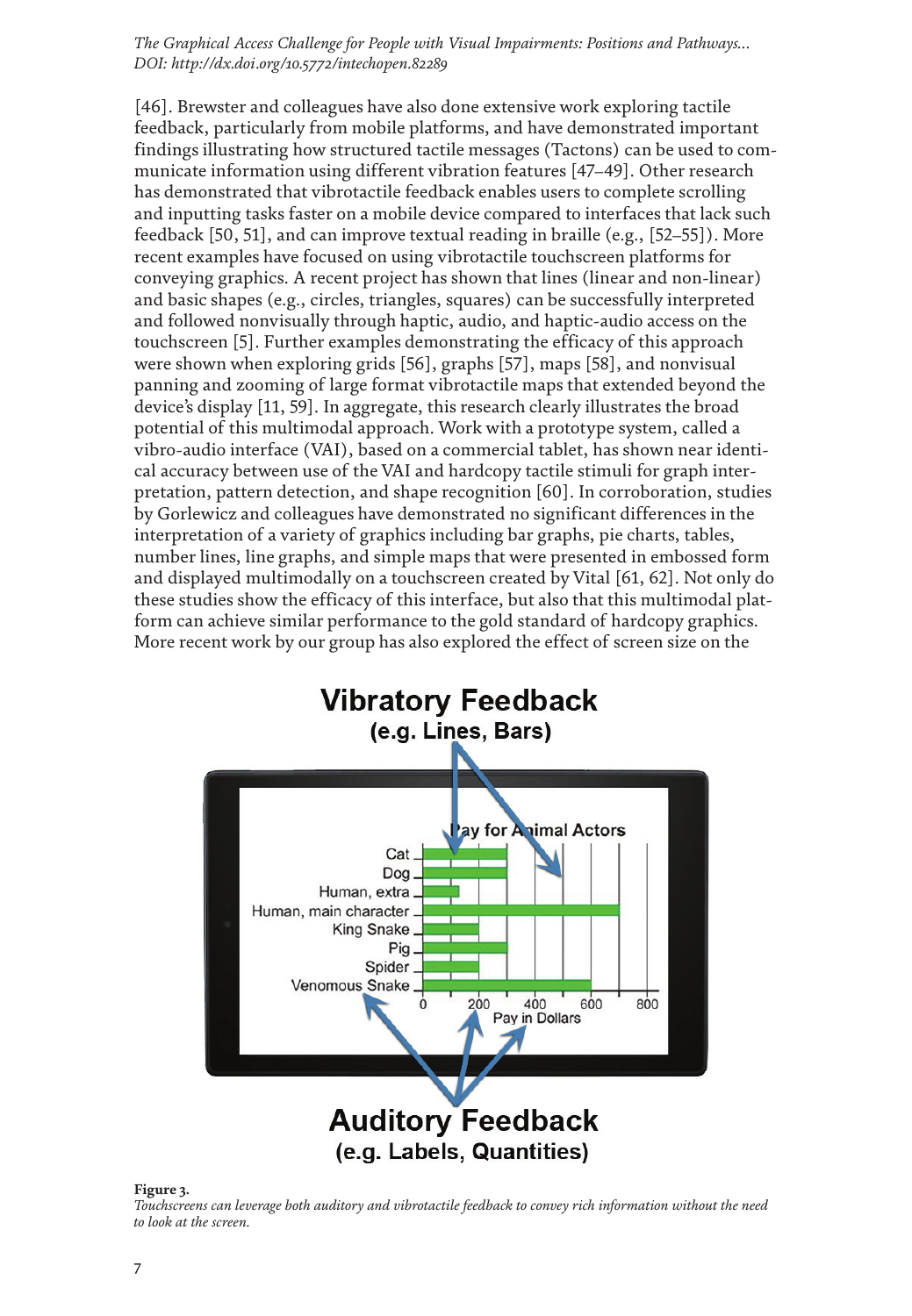success of these tasks (e.g., tablets versus smaller mobile platforms), and we have shown that performance on a pattern matching task is equivalent across small and large screen sizes [\[63](#page-15-10)]. Even though this is a low resolution output mode, these data show that vibrotactile graphics can still be used effectively and accurately when rendered on the smaller form factor of phone-sized smart devices. This is a positive finding, as the majority of BVI users of smart devices are using mobile phones. A recent review by Grussenmeyer and colleagues provides a thorough survey of how touchscreen-based technologies have been used to support information access by people who are BVI and reiterates the prevalent challenges that exist to bring full inclusion to this population [\[64](#page-15-11)]. In short, many of these projects suggest promising pathways forward for vibrotactile touchscreens, supported with empirical evidence and positive qualitative feedback of their capacity to convey multimodal information for the interpretation of visual graphics. Moreover, these platforms offer several significant advantages to one-off information access hardware, with the primary benefits being portability, multi-functional use, relative affordability, and widespread adoption and support by the BVI demographic. Indeed, vibrotactile touchscreens provide a robust multimodal framework, which if continually developed in conjunction with advances in touchscreen-based smart devices, has the potential to become the de-facto, universal means for accessing graphics in a multimodal, digital form (for example, see **[Figure 3](#page-6-0)**). A universal, multimodal platform that is widely available is not only beneficial for the BVI population but extends to many others who benefit from multimodal learning platforms and the brain's capacity to process both redundant and complementary information from different senses.

# **2.5 Positions and pathways forward**

While there are promising pathways forward, the graphical access challenge for BVI individuals remains a vexing and largely unsolved problem. We argue that the solution requires advancements on several fronts, including ideological, technological, and perceptual. While there has been significant research advancing our understanding of the technological and perceptual pieces (as illustrated in the vibrotactile touchscreen use case presented here), we also want to call the community to consider new ideological perspectives that will advance the field as a whole. Specifically, we present four positions that our group views as necessary for moving closer to addressing the graphical access challenge and that we see as being best addressed by vibrotactile touchscreen technology:

- 1.A shift in thinking of assistive technologies as single-purpose, specialized hardware solutions to considering mainstream technologies (and simple adaptations to them) as a first choice for a development platform.
- 2.A shift in the traditional approach of retrofitting existing technologies for accessibility to embedding universal design in technologies from the onset.
- 3.A shift in using unimodal feedback as a primary mode of interaction to leveraging all modalities available for primary interactions.
- 4.A shift in designing based on features and capabilities to a principled design approach driven by end user needs that is scoped by practical guidelines supporting efficient and effective usage/implementation.

We briefly elaborate on these positions below.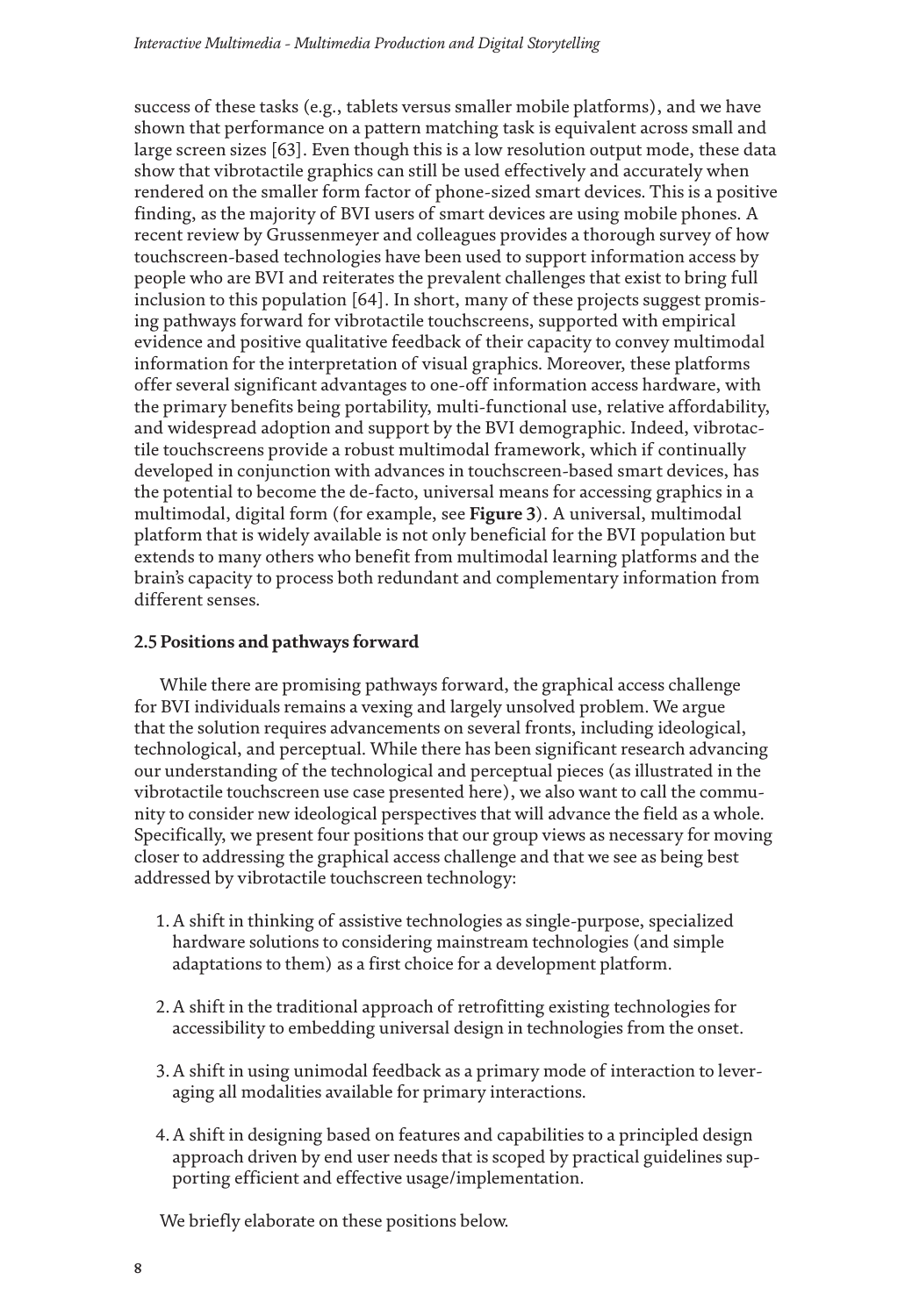## **2.6 Ideological requirements**

# *2.6.1 A shift from using single-purpose, specialized hardware solutions to considering mainstream, multi-use technologies*

To truly advance this class of technology, we need a shift from thinking of assistive technologies as being specialized, single-purpose hardware/software supporting a single (niche) user group to being incorporated in a commercial platform supporting multiple functions that can be used by a broad range of people. Of course, specialized equipment is necessary in certain instances—if you want a hardcopy page of braille or to emboss a physical tactile map, you will need a specialized Braille/graphics embosser. However, in many instances, nonvisual access to information can be delivered using standard commercial devices, which has the advantage of vastly decreasing the development costs and purchase price, thereby increasing actual adoption by BVI users. One example of this is text-to-speech engines, which provide access to visually-based textual information on the screen via speech output. While an intervening software layer is needed to efficiently analyze the video model and represent this information in an intuitive manner for auditory output, the requisite hardware involving a sound card and speaker output is already available on almost all commercial devices. Adding speech input requires a mic, which is also on all smart devices, as is embedded speech-to-text software. In the spirit of this chapter, this idea can be extended to include tactile feedback. Many current touchscreen displays have vibration capabilities in some form. Using the standard vibration motor can open pathways to a whole new universe of haptic information that can augment, complement, or completely replace other modes of feedback.

As such, the traditional notion of developing highly specialized assistive technology for specific groups of users (e.g., BVI users) as a completely separate process from mainstream technology needs to be reconsidered. This shift is more about a mindset than the technology itself. That is, designers of assistive technology should start with the goal of using commercial hardware and existing software platforms when possible. They should first consider how to creatively use the built-in components of the system and the existing feature set of the interface to solve the problem before resorting to the use of specialized one-off hardware or software development. Using existing hardware, computational platforms, sensors, and other components when possible and making the access layer as implemented in software as possible betters the overall commercial product while also reducing the price of developing accessible technologies at large.

# *2.6.2 A shift from retrofitting existing technologies to embedding universal design from the onset*

We posit that mass market companies (and researchers) developing mainstream products should embrace the notion of universal and inclusive design in their R&D process, as this not only results in products that will benefit the greatest number of users (thereby increasing their pool of potential customers) but will also have many unintended positive results that will better support core users. Consider Apple, who developed a completely inaccessible product (the iPhone) in 2007. Although touchscreen technology has been around for a long time, Apple's 2007 introduction of the iPhone brought them to the mass market. Initially, this was considered a huge set back to accessibility for blind consumers, as this new disruptive technology was based around a flat, featureless glass surface with no screen reader to provide text-to-speech. As such, blind users were completely unable to access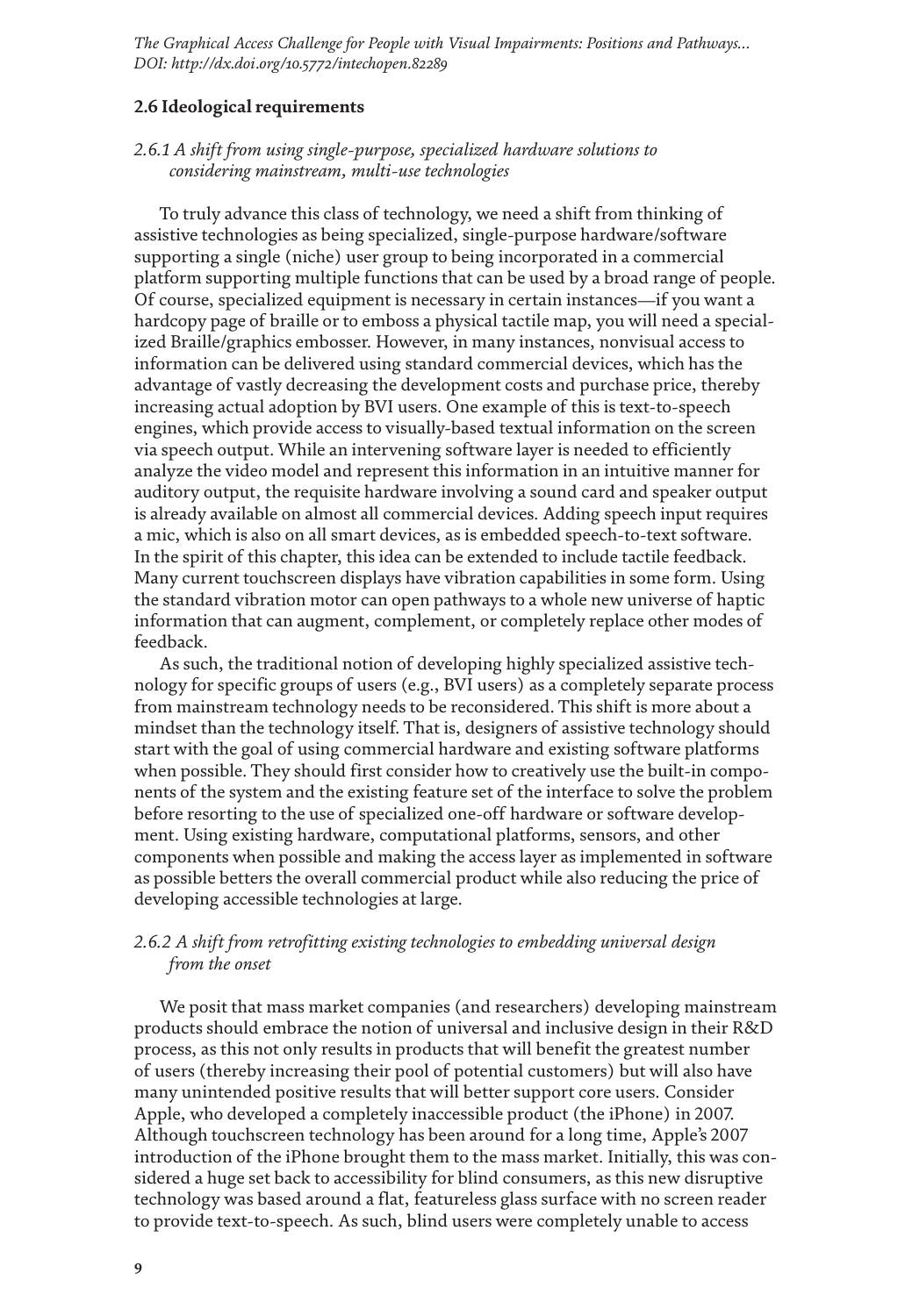the native input or output functions with these devices. However, in 2009, Apple released the iPhone 3GS, which included the VoiceOver screen reader and a host of associated interactive gestures as part of the native operating system (iOS 3.0). Overnight, this release propelled Apple from a company who had ostensibly abandoned their long history supporting BVI users to the leader of mobile accessibility. TalkBack, the Android analog to VoiceOver, was also released in 2009, though it has been slower to gain momentum among the BVI community compared with iOSbased devices. Almost immediately, the iPhone became one of the most accessible pieces of assistive technology even though it was not designed to be an assistive technology in and of itself. For example, VoiceOver was designed to assist BVI users on the iPhone, but it was built-in to the native OS, rather than requiring an expensive, separate, stand-alone software package, as is the traditional model of selling screen-reader software. In addition to this universal design aspect, VoiceOver's inclusion had many unintended benefits to other markets that would have not been realized if it had not been included. For instance, self-voicing benefits people using English as a second language, it helps those with learning disabilities, and it is used regularly by individuals for proof reading. This revealed further pathways, where app developers leveraged features like the Siri personal assistant and other built-in sensors to develop apps that support accessibility in a wide variety of applications. Examples of these include apps that can read barcodes, can tell you about your surroundings, can describe a picture to you, can read money to you, and so on [\[65\]](#page-16-0). The exponential growth and broad-based proliferation of touchscreen-based devices has been an amazing boon for access technology. For the first time, it is now possible to incorporate most of the expensive, stand-alone devices that were previously required for information access, as fully accessible apps on the phone. The rapid development of apps harnessing this power, mobile flexibility, diversity of usage scenarios, and user groups means that all roads (at least from a computing standpoint) lead to incorporating some aspect of these technologies, and this has broad-based benefits that extend across demographics. Further, the incorporation of multimodal feedback—visual, aural, and touch—expands the possibilities and capabilities that can be achieved through these new developments. To maximize the broader impacts possible when incorporating inclusive/universal design, we strongly encourage developers to leverage all communication channels available from the onset of the design and implementation process.

## *2.6.3 A shift from relying on unimodal feedback to leveraging all modalities available for primary interactions*

Many hardware platforms today rely heavily on unimodal feedback. Even if they have multimodal capabilities, many of these multimodal interactions are significantly underutilized and sparsely implemented. Additionally, many of them are only implemented as a means for input or output, but not both, with additional modalities being used only for secondary or tertiary cueing. For example, touchscreens currently can provide visual, auditory, and vibrotactile information, yet they are generally only thought of as visual input/output interfaces. Despite having built-in vibration capabilities, vibrotactile cues are usually only used for conveying information about alerts or confirmation of an operation, not as a primary mode of extracting key information during user interactions or as input to the system. Acknowledging and enabling multimodal information as a primary means of input and output interaction is an important design consideration moving forward. This chapter provides several examples of research illustrating the benefits of leveraging all modalities available on touchscreens, with a specific focus on its potential to address the graphical access problem for BVI individuals. We note that there are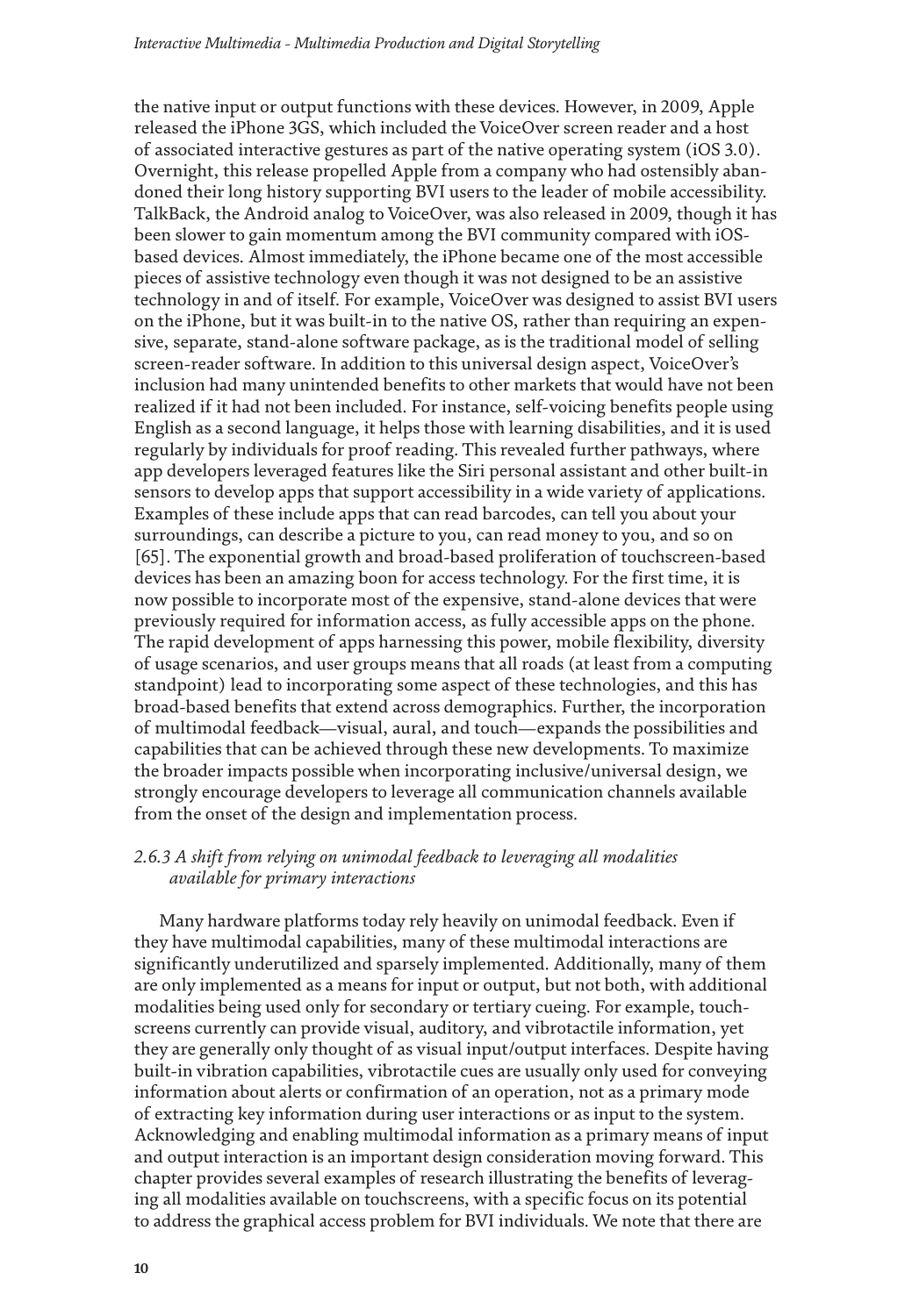likely several other unintended positive outcomes that would result should such an approach be adopted with touchscreens and other technologies if multimodal capabilities were leveraged equally in the user experience.

# *2.6.4 A shift from designing based on interface features to designing based on enduser needs*

A critical first step here is overcoming the engineering trap, i.e., designing based on maximizing features and developer interests. The better approach is adopting a principled user-based design philosophy from the onset that considers the most relevant features ensuring the greatest functional utility for the end-user. The context of the technology implementation, how it will be deployed and used, how it compares to current tools, and where it falls short or excels are all worthy investigations that need to be explored. Most importantly, adhering to standards and guidelines to scope when and where a given technology is (or is not) appropriate are necessary. Success here often requires interdisciplinary research that cuts across several domains, involves multiple stakeholders in the process, and incorporates iterative end user assessment and participation. While advancements in technology will certainly open up new pathways, we, as designers, must also be open and cognizant to the reality that more advanced technology does not necessarily mean an immediately better solution. New technologies and advancements should be probed from multiple perspectives and should be situated and contextualized in practical use case scenarios that consider known perceptual and cognitive capabilities. While this approach may not be the fastest or the easiest path, it is certainly the one that will best inform when and how a new product will be most successful and when and where it will not work. Our group has come together to do this for vibrotactile touchscreens, and we are encouraged by the growing number of teams who are also adopting this design approach. We acknowledge that this user-centered, needsbased, principled design model takes a great deal of time and resources, and that all technology developments begin with feasibility studies. We are hoping to encourage communities of researchers and technology developers to come together to extend these inquiries and tackle this challenge from multiple perspectives, with the shared goal of driving it to its full potential. We further encourage researchers to disseminate and share their work, and when possible, to open SDK's, API's, and hardware platforms for community access, contribution, and growth.

# **3. Conclusions and future research**

We believe that a principled solution to graphical access, designed from the onset to maximize the perceptual and cognitive characteristics of nonvisual and multimodal information processing, while also meeting the most pressing information access needs of the target demographic, could have broad and immediate societal impact. In this chapter, we highlight both the challenges and the vast potential of touchscreen-based smart devices as a platform for alleviating the graphics accessibility gap. We review the state of the art in this line of research and present positions and pathways forward for addressing the graphical access challenge from multiple perspectives. We do this specifically from an ideological standpoint, which will complement both technological and perceptual advancements that are rapidly being uncovered through a growing research community in this domain. Despite the need for more research, we see vibrotactile touchscreen platforms as a promising springboard for bringing multimodal, nonvisual graphical access into the hands of individuals everywhere. Because of their portability, availability, capabilities,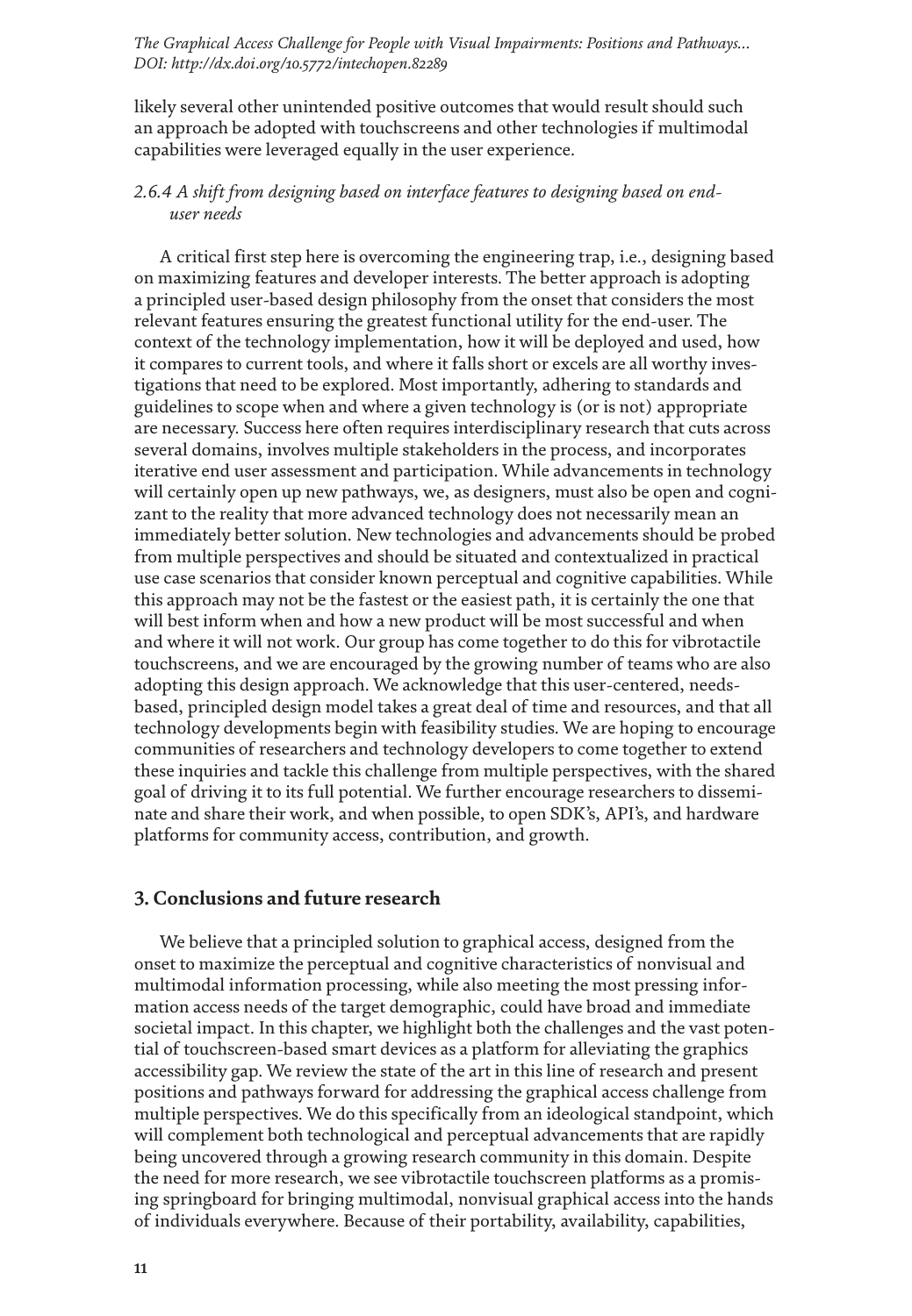and wide adoption among the BVI community, multimodal touchscreen interfaces are poised to serve as a model for universally designed consumer technologies that are also effective assistive technologies. These multimodal interfaces are also poised to close the accessibility gap while serving as a model for how we think about accessibility in the context of a new technological era.

# **Acknowledgements**

This material is based upon work by the National Science Foundation Grant No. 1425337 and Grant No. 1644471. Any opinions, findings, and conclusions or recommendations expressed in this material are those of the authors and do not necessarily reflect the views of the National Science Foundation.

# **Conflict of interest**

Jenna Gorlewicz is also Co-Founder and President of JLG Innovations, LLC. Hari Palani is also Co-Founder and President for Unar Lab, LLC. Nicholas Giudice is also Co-Founder and Director of Research for Unar Lab, LLC.

# **Author details**

Jenna L. Gorlewicz $^1$ , Jennifer L. Tennison $^1$ , Hari P. Palani $^2$  and Nicholas A. Giudice $^{2\ast}$ 

1 Saint Louis University, Saint Louis, MO USA

2 University of Maine, Orono, ME USA

\*Address all correspondence to: nicholas.giudice@maine.edu

# **IntechOpen**

© 2018 The Author(s). Licensee IntechOpen. This chapter is distributed under the terms of the Creative Commons Attribution License (http://creativecommons.org/licenses/ by/3.0), which permits unrestricted use, distribution, and reproduction in any medium, provided the original work is properly cited. Ce BY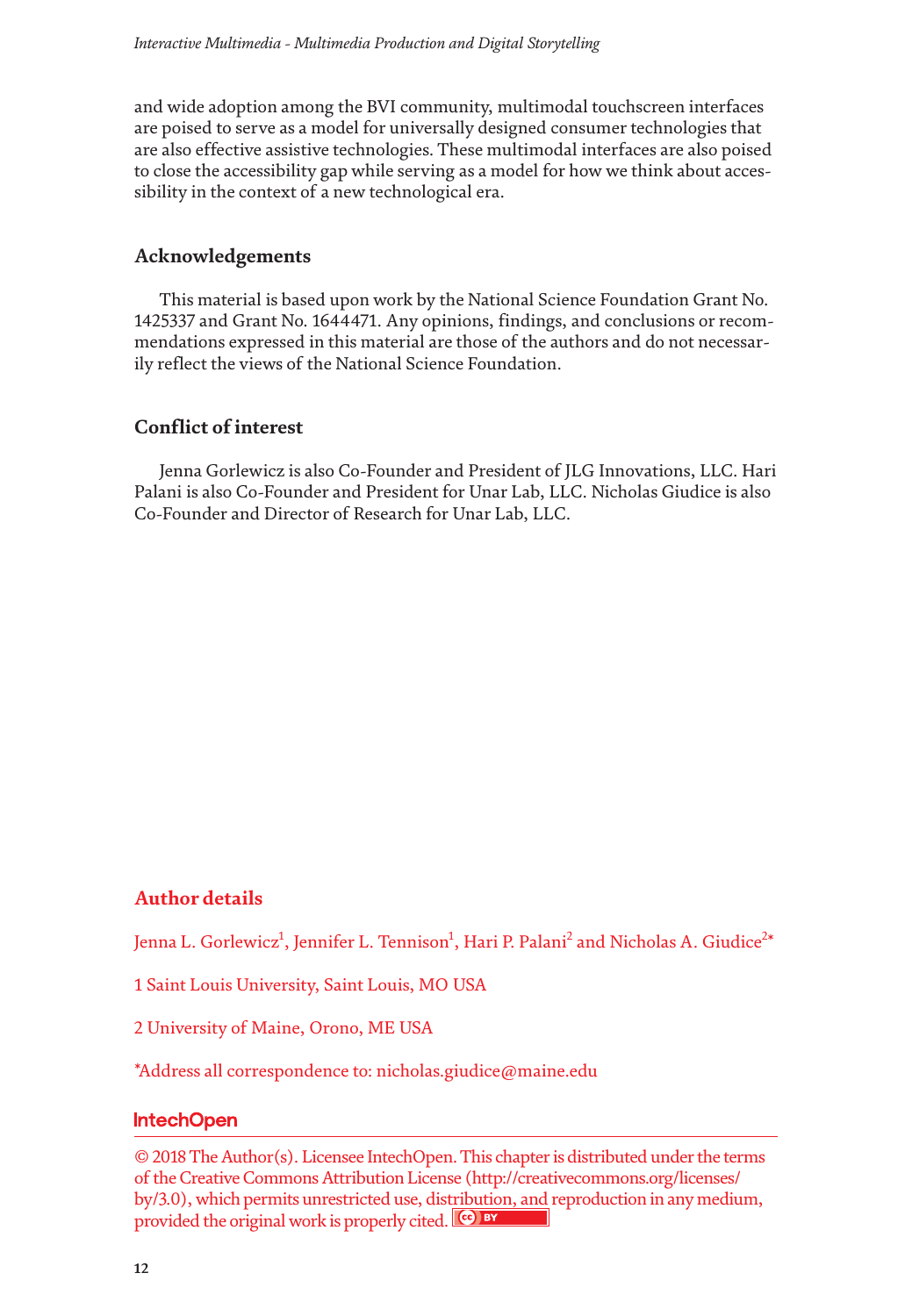# **References**

<span id="page-12-0"></span>[1] Metatla O, Serrano M, Jouffrais C, Thieme A, Kane S, Branham S, et al. Inclusive education technologies: Emerging opportunities for people with visual impairments. In: Extended Abstracts of the 2018 CHI Conference on Human Factors in Computing Systems; ACM. 2018. p. W13

<span id="page-12-1"></span>[2] Freedom Scientific [Internet]. 2018. Available From: [https://www.](https://www.freedomscientific.com/) [freedomscientific.com/](https://www.freedomscientific.com/) [Accessed: 2018-09-08]

<span id="page-12-2"></span>[3] Apple. Accessibility [Internet]. 2018. Available from [https://www.apple.com/](https://www.apple.com/accessibility/mac/vision/) [accessibility/mac/vision/](https://www.apple.com/accessibility/mac/vision/) [Accessed: 2018-09-08]

<span id="page-12-3"></span>[4] Foulke E. Reading braille. Tactual Perception: A Sourcebook. Cambridge [Cambridgeshire], New York: Cambridge University Press; 1982. p. 168

<span id="page-12-4"></span>[5] Tennison JL, Gorlewicz JL. Toward non-visual graphics representations on vibratory touchscreens: Shape exploration and identification. In: International Conference on Human Haptic Sensing and Touch Enabled Computer Applications. Cham: Springer; 2016. pp. 384-395

[6] Craig JC. Grating orientation as a measure of tactile spatial acuity. Somatosensory & Motor Research. 1999;**16**(3):197-206

[7] Johnson KO, Phillips JR. Tactile spatial resolution. I. Two-point discrimination, gap detection, grating resolution, and letter recognition. Journal of Neurophysiology. 1981;**46**(6):1177-1192

[8] Loomis JM. Tactile pattern perception. Perception. 1981 Feb;**10**(1):5-27

<span id="page-12-5"></span>[9] Loomis JM, Lederman SJ. Tactual perception. In: Handbook of Perception and Human Performances. 1986;**2**:2

<span id="page-12-6"></span>[10] Loomis JM, Klatzky RL, Giudice NA. Sensory substitution of vision: Importance of perceptual and cognitive processing. In: Assistive Technology for Blindness and Low Vision. Boca Raton, Florida: CRC Press; 2012. pp. 179-210

<span id="page-12-7"></span>[11] Palani HP. Principles and guidelines for advancement of touchscreenbased non-visual access to 2D spatial information [thesis]. Orono: Maine University of Maine; 2018

<span id="page-12-8"></span>[12] Clark-Carter DD, Heyes AD, Howarth CI. The efficiency and walking speed of visually impaired people. Ergonomics. 1986;**29**(6):779-789

<span id="page-12-9"></span>[13] Erickson W, Lee C, von Schrader S. Disability Statistics from the 2011 American Community Survey (ACS). Ithaca, NY: Cornell University Employment and Disability Institute (EDI); 2012. Retrieved June 28, 2018 from [www.disabilitystatistics.org](http://www.disabilitystatistics.org)

<span id="page-12-10"></span>[14] Chua B, Mitchell P. Consequences of amblyopia on education, occupation, and long term vision loss. British Journal of Ophthalmology. 2004;**88**(9):1119-1121

<span id="page-12-11"></span>[15] Kaye SH, Kang T, LaPlante MP. Mobility Device Use in the United States. Washington, DC; 2000

<span id="page-12-12"></span>[16] World Health Organization. Visual impairment and blindness. Fact Sheet No. 282. 2011. Available from [http://](http://www.who.int/mediacentre/factsheets/fs282/en/) [www.who.int/mediacentre/factsheets/](http://www.who.int/mediacentre/factsheets/fs282/en/) [fs282/en/](http://www.who.int/mediacentre/factsheets/fs282/en/) [Accessed: 2012-06-02]

<span id="page-12-13"></span>[17] Friedman DS, O'Colmain BJ, Munoz B, Tomany SC, McCarty C, De Jong PT, et al. Prevalence of age-related macular degeneration in the United States. Archives of Ophthalmology. 2004;**122**(4):564-572

<span id="page-12-14"></span>[18] Roth WM, Bowen GM, McGinn MK. Differences in graph-related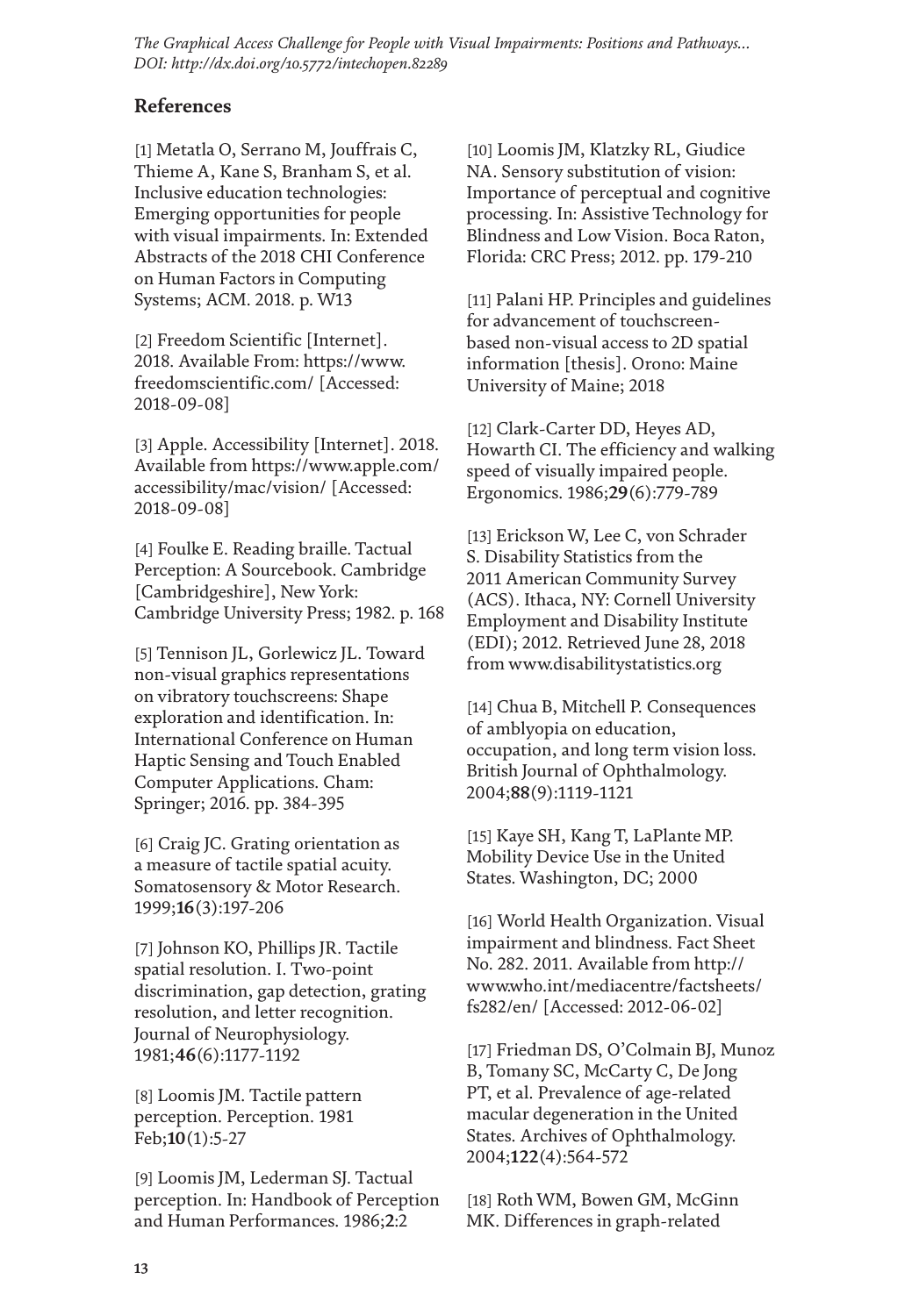practices between high school biology textbooks and scientific ecology journals. Journal of Research in Science Teaching: The Official Journal of the National Association for Research in Science Teaching. 1999;**36**(9):977-1019

<span id="page-13-0"></span>[19] National Federation of the Blind. Statistical Facts about Blindness in the United States. 2017. Available from: <https://nfb.org/blindness-statistics> [Accessed: 2018-09-08]

<span id="page-13-1"></span>[20] Moon NW, Todd RL, Morton DL, Ivey E. Accommodating Students with Disabilities in Science, Technology, Engineering, and Mathematics (STEM). Atlanta, GA: Center for Assistive Technology and Environmental Access, Georgia Institute of Technology; 2012

<span id="page-13-2"></span>[21] Nyman SR, Gosney MA, Victor CR. Psychosocial impact of visual impairment in working-age adults. British Journal of Ophthalmology. 2010;**94**(11):1427-1431

<span id="page-13-3"></span>[22] View Plus. 2018. Available from: <http://www.viewplus.com>[Accessed: 2018-09-08]

<span id="page-13-4"></span>[23] American Thermoform. Swell Touch Paper. 2018. Available from: [http://www.americanthermoform.com/](http://www.americanthermoform.com/product/swell-touch-paper/) [product/swell-touch-paper/](http://www.americanthermoform.com/product/swell-touch-paper/) [Accessed: 2018-09-08]

<span id="page-13-5"></span>[24] Polly E. Tactile Graphics. New York: American Foundation for the Blind; 1992

<span id="page-13-6"></span>[25] Buehler E, Kane SK, Hurst A. ABC and 3D: Opportunities and obstacles to 3D printing in special education environments. In: Proceedings of the 16th international ACM SIGACCESS conference on Computers & Accessibility; Oct 20; ACM. 2014. pp. 107-114

<span id="page-13-7"></span>[26] Ducasse J, Brock AM, Jouffrais C. Accessible interactive maps for

visually impaired users. In: Mobility of Visually Impaired People. Cham: Springer; 2018. pp. 537-584

<span id="page-13-8"></span>[27] O'Modhrain S, Giudice NA, Gardner JA, Legge GE. Designing media for visually-impaired users of refreshable touch displays: Possibilities and pitfalls. IEEE Transactions on Haptics. 2015;**8**(3):248-257

<span id="page-13-9"></span>[28] KGS Corporation. 2018. Available from:<http://www.kgs-jpn.co.jp/> [Accessed: 2018-09-08]

<span id="page-13-10"></span>[29] Help Tech. Handytech. 2018. Available from: [https://handytech.de/](https://handytech.de/en/welcome) [en/welcome](https://handytech.de/en/welcome) [Accessed: 2018-09-08]

<span id="page-13-11"></span>[30] Vidal-Verdú F, Hafez M. Graphical tactile displays for visually-impaired people. IEEE Transactions on Neural Systems and Rehabilitation Engineering. 2007;**15**(1):119-130

<span id="page-13-12"></span>[31] Nees MA, Walker BN. Auditory interfaces and sonification. In: Stephanidis C, editor. The Universal Access Handbook. New York: CRC Press; 2009. pp. 507-521

[32] Walker BN, Cothran JT. Sonification Sandbox: A Graphical Toolkit for Auditory Graphs. Georgia Institute of Technology

<span id="page-13-13"></span>[33] Walker BN, Mauney LM. Universal design of auditory graphs: A comparison of sonification mappings for visually impaired and sighted listeners. ACM Transactions on Accessible Computing (TACCESS). 2010;**2**(3):12

<span id="page-13-14"></span>[34] Ferres L, Lindgaard G, Sumegi L, Tsuji B. Evaluating a tool for improving accessibility to charts and graphs. ACM Transactions on Computer-Human Interaction (TOCHI). 2013;**20**(5):28

<span id="page-13-15"></span>[35] Ferres L, Parush A, Roberts S, Lindgaard G. Helping people with visual impairments gain access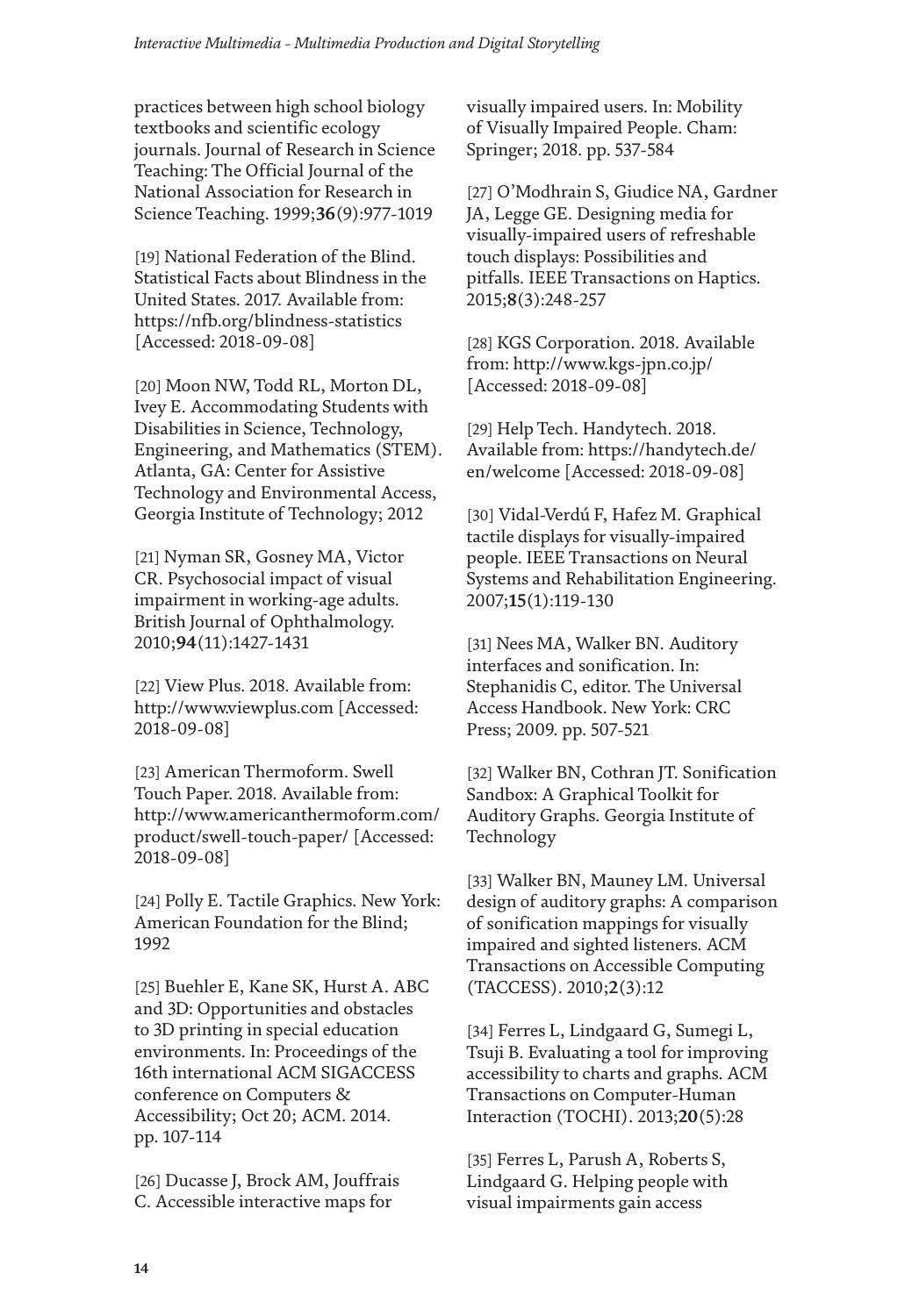to graphical information through natural language: The igraph system. In: International Conference on Computers for Handicapped Persons. Berlin, Heidelberg: Springer; 2006. pp. 1122-1130

<span id="page-14-0"></span>[36] Giudice NA, Palani HP, Brenner E, Kramer KM. Learning non-visual graphical information using a touchbased vibro-audio interface. In: Proceedings of the 14th International ACM SIGACCESS Conference on Computers and Accessibility; 2012 Oct 22; ACM. pp. 103-110

<span id="page-14-1"></span>[37] American Printing House for the Blind. Graphiti. 2018. Available from <http://www.aph.org/graphiti/> [Accessed: 2018-09-08]

<span id="page-14-2"></span>[38] Blitab Technology. 2018. Available from:<http://blitab.com/>[Accessed: 2019-09-08]

<span id="page-14-3"></span>[39] Siu AF, Gonzalez EJ, Yuan S, Ginsberg JB, Follmer S. Shapeshift: 2D spatial manipulation and self-actuation of tabletop shape displays for tangible and haptic interaction. In: Proceedings of the 2018 CHI Conference on Human Factors in Computing Systems; Apr 21; ACM. 2018. p. 291

<span id="page-14-4"></span>[40] Russomanno A, Gillespie RB, O'Modhrain S, Burns M. The design of pressure-controlled valves for a refreshable tactile display. In: World Haptics Conference (WHC); 2015 Jun 22; IEEE. 2015. pp. 177-182

<span id="page-14-5"></span>[41] Martino G, Marks LE. Cross-modal interaction between vision and touch: The role of synesthetic correspondence. Perception. 2000;**29**(6):745-754

<span id="page-14-6"></span>[42] Thesen T, Vibell JF, Calvert GA, Österbauer RA. Neuroimaging of multisensory processing in vision, audition, touch and olfaction. Cognitive Processing. 2004;**5**(2):84-93

<span id="page-14-7"></span>[43] Pensky AE, Johnson KA, Haag S, Homa D. Delayed memory for visual— Haptic exploration of familiar objects. Psychonomic Bulletin & Review. 2008;**15**(3):574-580

<span id="page-14-8"></span>[44] Ricciardi E, Bonino D, Gentili C, Sani L, Pietrini P, Vecchi T. Neural correlates of spatial working memory in humans: A functional magnetic resonance imaging study comparing visual and tactile processes. Neuroscience. 2006;**139**(1):339-349

<span id="page-14-9"></span>[45] Giudice NA. 15. Navigating without vision: Principles of blind spatial cognition. In: Handbook of Behavioral and Cognitive Geography. 2018. p. 260

<span id="page-14-10"></span>[46] Choi S, Kuchenbecker KJ. Vibrotactile display: Perception, technology, and applications. Proceedings of the IEEE. 2013;**101**(9):2093-2104

<span id="page-14-11"></span>[47] Hoggan E, Anwar S, Brewster SA. Mobile multi-actuator tactile displays. In: International Workshop on Haptic and Audio Interaction Design. Berlin, Heidelberg: Springer; 2007. pp. 22-33

[48] Hoggan E, Brewster SA, Johnston J. Investigating the effectiveness of tactile feedback for mobile touchscreens. In: Proceedings of the SIGCHI Conference on Human Factors in Computing Systems; ACM. 2008. pp. 1573-1582

<span id="page-14-12"></span>[49] Hoggan E, Kaaresoja T, Laitinen P, Brewster SA. Crossmodal congruence: The look, feel and sound of touchscreen widgets. In: Proceedings of the 10th International Conference on Multimodal Interfaces; ACM. 2008. pp. 157-164

<span id="page-14-13"></span>[50] Poupyrev I, Maruyama S, Rekimoto J. Ambient touch: Designing tactile interfaces for handheld devices. In: Proceedings of the 15th Annual ACM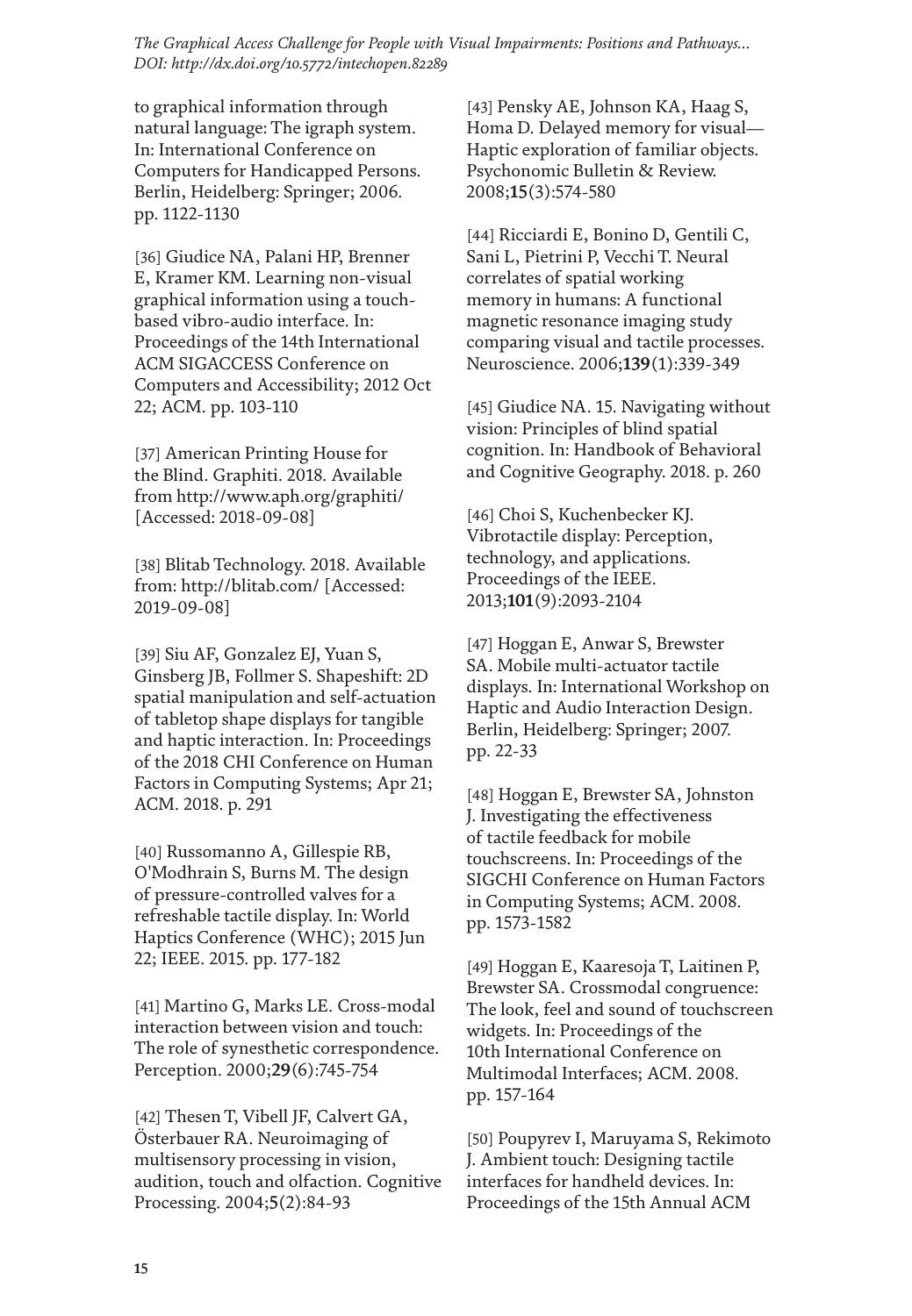Symposium on User Interface Software and Technology; ACM. 2002. pp. 51-60

<span id="page-15-0"></span>[51] Yatani K, Truong KN. Sem feel: A user interface with semantic tactile feedback for mobile touch-screen devices. In: Proceedings of the 22nd Annual ACM Symposium on User Interface Software and Technology; ACM. 2009. pp. 111-120

<span id="page-15-1"></span>[52] Nicolau H, Guerreiro J, Guerreiro T, Carriço L. UbiBraille: Designing and evaluating a vibrotactile braillereading device. In: Proceedings of the 15th International ACM SIGACCESS Conference on Computers and Accessibility. 2013. p. 23

[53] Al-Qudah Z, Doush IA, Alkhateeb F, Al Maghayreh E, Al-Khaleel O. Reading braille on mobile phones: A fast method with low battery power consumption. In: 2011 International Conference on User Science and Engineering (i-USEr); IEEE. 2011. pp. 118-123

[54] Jayant C, Acuario C, Johnson W, Hollier J, Ladner R. V-braille: Haptic braille perception using a touch-screen and vibration on mobile phones. In: Proceedings of the 12th International ACM SIGACCESS Conference on Computers and Accessibility; ACM. 2010. pp. 295-296

<span id="page-15-2"></span>[55] Rantala J, Raisamo R, Lylykangas J, Surakka V, Raisamo J, Salminen K, et al. Methods for presenting braille characters on a mobile device with a touchscreen and tactile feedback. IEEE Transactions on Haptics. 2009;**2**(1):28-39

<span id="page-15-3"></span>[56] Gorlewicz JL, Burgner J, Withrow TJ, Webster IIIRJ. Initial experiences using vibratory touchscreens to display graphical math concepts to students with visual impairments. Journal of Special Education Technology. 2014;**29**(2):17-25

<span id="page-15-4"></span>[57] Klatzky RL, Giudice NA, Bennett CR, Loomis JM. Touch-screen technology for the dynamic display of 2D spatial information without vision: Promise and progress. Multisensory Research. 2014;**27**(5-6):359-378

<span id="page-15-5"></span>[58] Poppinga B, Magnusson C, Pielot M, Rassmus-Gröhn K. TouchOver map: Audio-tactile exploration of interactive maps. In: Proceedings of the 13th International Conference on Human Computer Interaction with Mobile Devices and Services; ACM. 2011. pp. 545-550

<span id="page-15-6"></span>[59] Palani HP, Giudice U, Giudice NA. Evaluation of non-visual zooming operations on touchscreen devices. In: International Conference on Universal Access in Human-Computer Interaction. Cham: Springer; 2016. pp. 162-174

<span id="page-15-7"></span>[60] Giudice NA, Palani HP, Brenner E, Kramer KM. Learning non-visual graphical information using a touchbased vibro-audio interface. In: Proceedings of the 14th International ACM SIGACCESS Conference on Computers and Accessibility; Oct 22; ACM. 2012. pp. 103-110

<span id="page-15-8"></span>[61] ViTAL. 2018. Available from: <https://www.vital.education/> [Accessed: 2018-09-08]

<span id="page-15-9"></span>[62] Hahn ME, Mueller CM, Gorlewicz JL. The comprehension of STEM graphics via a multi-sensory tablet in students with visual impairment. Journal of Visual Impairment and Blindness. 2018. In Press

<span id="page-15-10"></span>[63] Tennison JL, Carril ZS, Giudice NA, Gorlewicz JL. Comparing haptic pattern matching on tablets and phones: Large screens are not necessarily better. Optometry and Vision Science. 2018;**95**(9):720-726

<span id="page-15-11"></span>[64] Grussenmeyer W, Folmer E. Accessible touchscreen technology